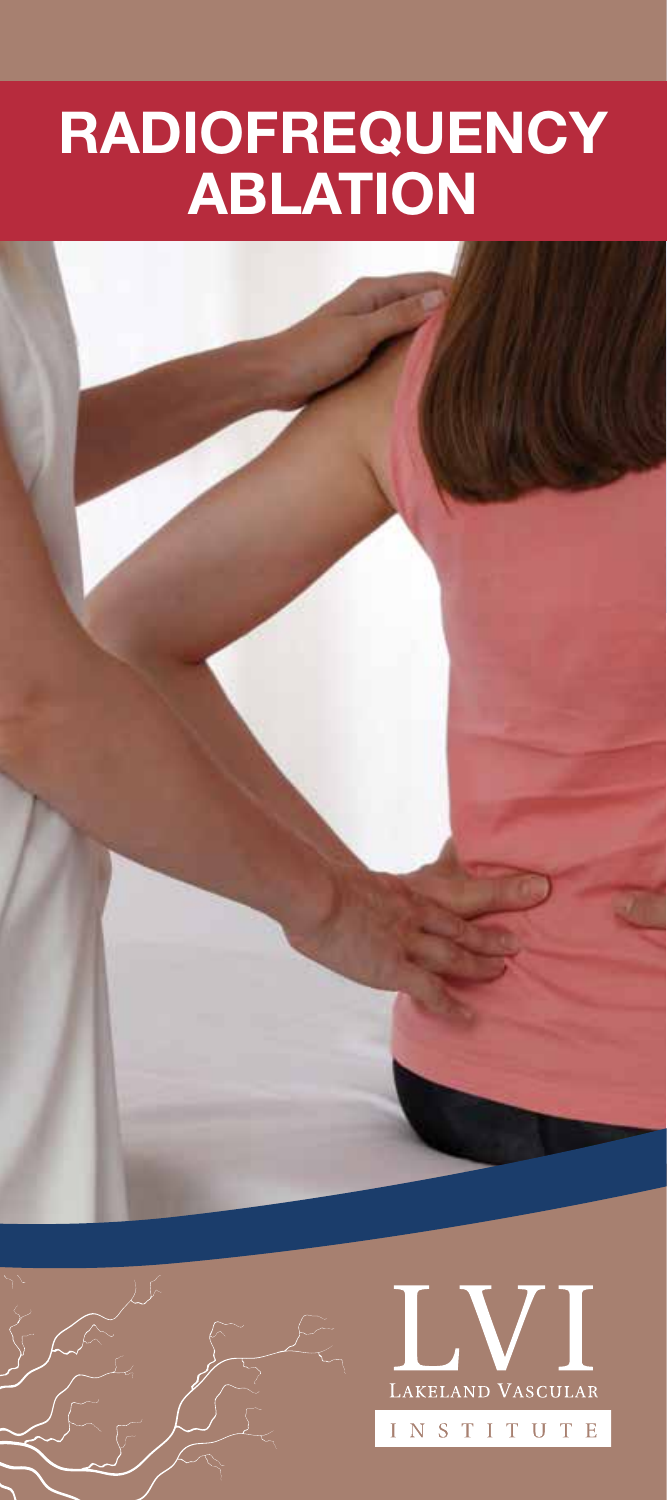### **PREPARATION** for the procedure

- Do not eat solid food for at least 6 hours prior to the procedure. It is alright to have clear liquids up until 2 hours prior to the procedure.
- Medications for other medical conditions (heart disease, high blood pressure, etc...) can be taken with a small sip of water the morning of the procedure.
- Please let the pain management staff know if you are on any blood thinners medications prior to scheduling the procedure. These medications will need to be stopped prior to the procedure with approval of the prescribing physician.
- Do not take pain medication on the day prior to your procedure. If you are on opiate medications, please ask your pain physician the proper schedule you should take them.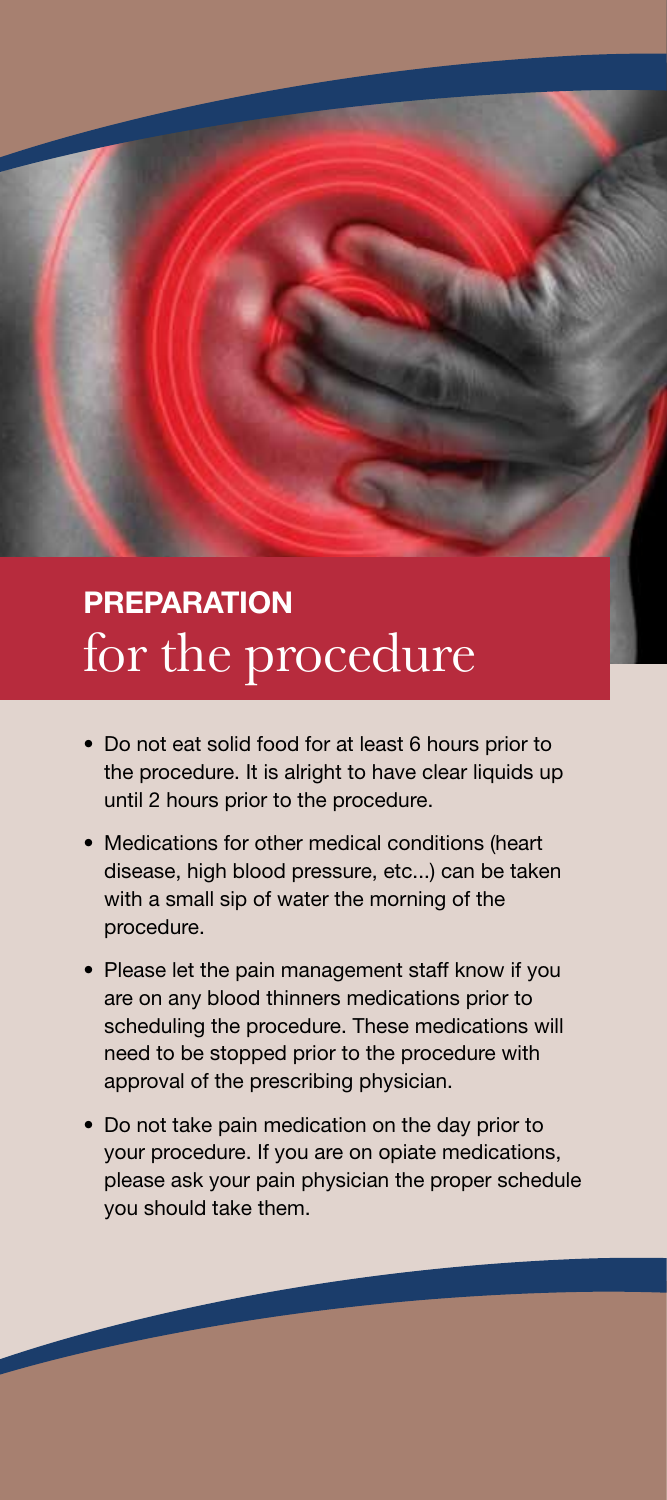#### What is Radiofrequency Ablation?

The radiofrequency procedure involves using radio waves to create an electric current and heat. The heat produced by the current "stuns" the nerves that innervate the small joints of the spine which can cause pain. Performing radiofrequency ablation can provide you with significant, long lasting pain relief.

#### Before the Procedure

You will have an evaluation by a staff physician. The procedure will be explained in detail, including the possible complications and side effects. All of your questions will be answered prior to the procedure.

- Diabetic medication will need to be adjusted the day of your procedure. Diabetics who use insulin must modify their insulin dose the day of the procedure because your blood sugar may be affected since you will not have eaten for at least six hours. You can direct any questions or concerns about this to your primary care doctor.
- Bring all your medications with you, so you can continue to take them as usual after the procedure. Do not discontinue any medications without consulting your primary medical doctor.
- You will need to inform the staff of any allergies to medications, x-ray dyes, seafood, shellfish or latex.
- You will need someone to drive you home after the procedure since mild sedation medication may be given by intravenous line. Also, driving or operating any heavy machinery should be avoided until the day after the procedure.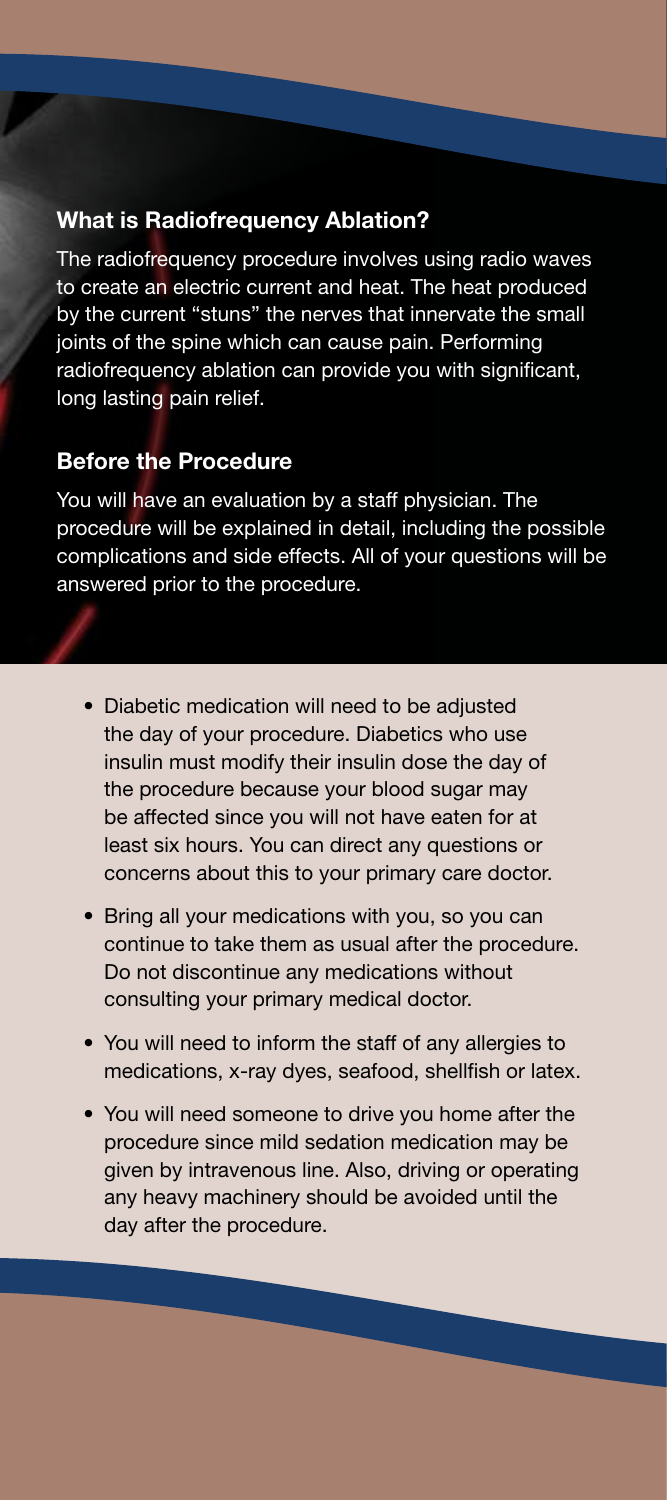# RADIOFREQUENCY ABLATION

#### PROCEDURE DAY

An IV (intravenous line) may be placed to provide medication to help you relax if needed and for administering fluids. You will be placed prone on the operating table or in another position as deemed appropriate by your physician. Your heart rate, blood pressure and oxygen will be monitored. The skin over the target nerve(s) will be washed with sterile scrub and X-ray images (fluoroscopy) will be taken. After numbing of the skin with a local anesthetic, X-ray imaging is used for proper location of a small needle near the target nerve(s). Once the needle placement is confirmed with X-ray, a stimulating electrode will be used to stimulate the target nerve(s). Patient interaction is very important during the stimulation. You will be asked about various sensations and the area where you feel them. This part of the exam will help your doctor determine if the needles are in the correct location for the treatment. Once adequate needle placement is confirmed, heating of the nerve is then performed. Usually a radiofrequency ablation procedure takes about 30-40 minutes to complete.

#### WHAT TO EXPECT AFTER THE PROCEDURE

You will remain in the recovery room for 30-60 minutes for observation. You will be offered a snack and the nurse will check your vital signs. Discharge instructions will be given by the nursing staff and you must have an adult drive you home. It is important to record your pain relief and duration of relief after the procedure.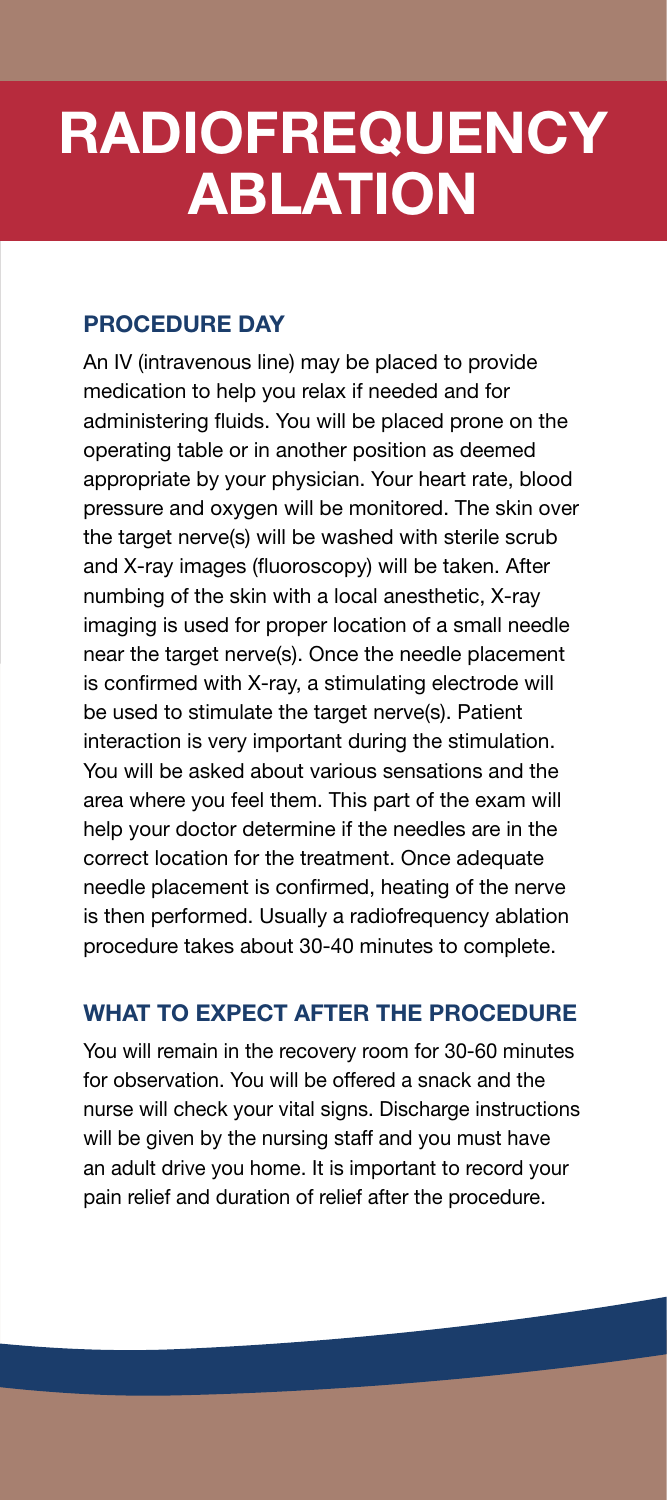#### DISCHARGE INSTRUCTIONS

- Avoid driving or operating any heavy machinery until the day after the procedure.
- You should resume any medications and your regular diet after the procedure.
- You may resume regular daily activity but should avoid strenuous activity the day of the procedure.
- A shower may be taken but baths should be avoided on the day of the procedure.
- If any bandages are over the needle sites, they can be removed the evening after the procedure.

#### **COMPLICATIONS**

Complications are rare with the most common being temporary increased pain near the injection site. You can apply ice to the affected area on the day of the procedure. If the discomfort persists, apply moist heat to the area. Serious complications are very uncommon but may include bleeding, infection or nerve damage. If pain increases contact your pain doctor. If you experience severe pain, fever, redness, swelling near the injection site or shortness of breath, have someone take you to the nearest emergency room to be evaluated for procedure complications or infection.

#### EXPECTATIONS

Radiofrequency ablation may relieve the pain for weeks to months given appropriate response to earlier blocks. Expect to resume normal activities or resume work the day after the procedure.